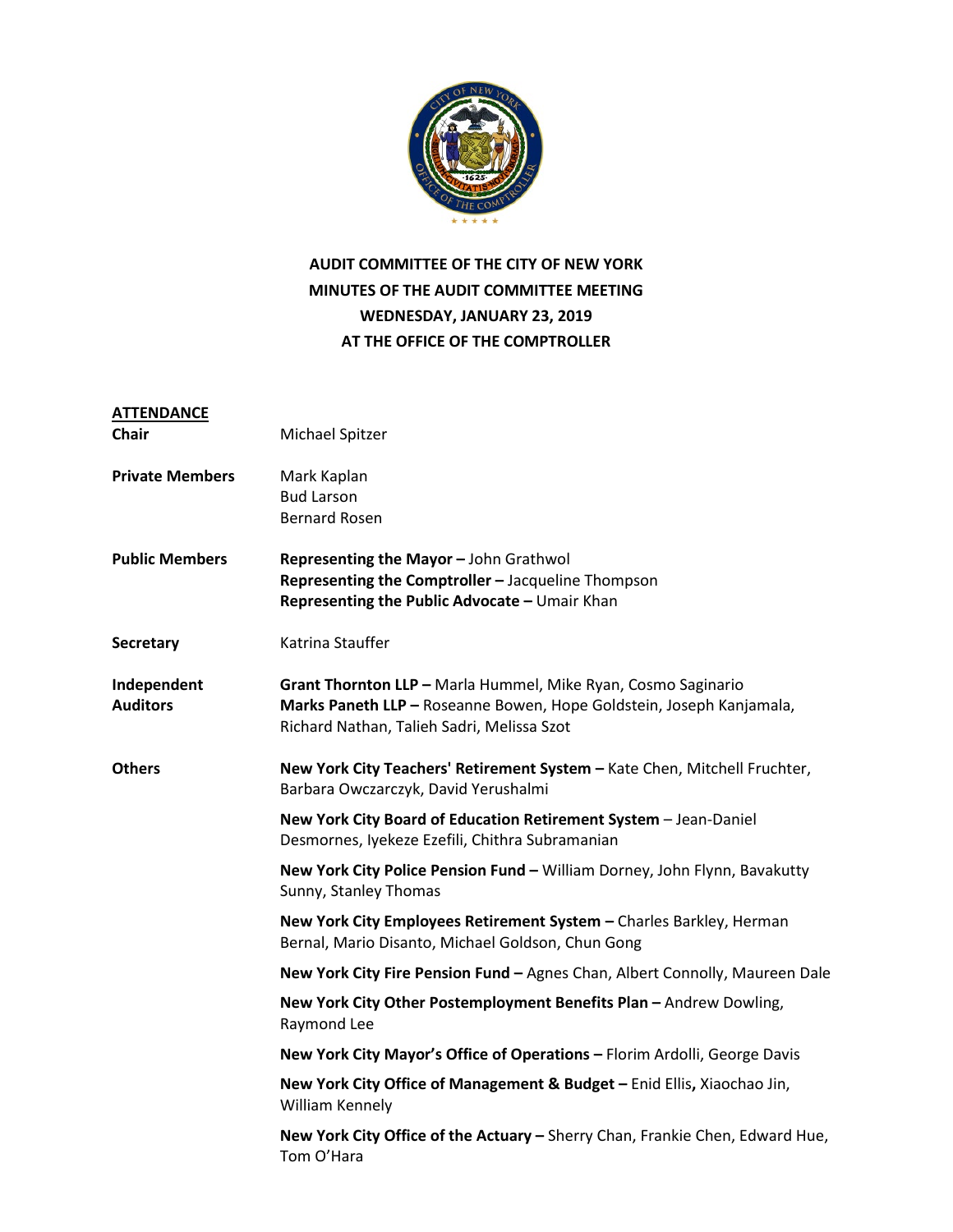**New York City Comptroller's Office –** Camille Arezzo, Rosa Charles, Man Hon Cheung, Leonel Ferreira, Lynne Fleischman, David Jeter, Veronika Musheyeva, Cara Schnaper, George Siavichay, Joan Stapleton, Susanna Tregor, Steve Veloric, Mehdi Ben Zafar

**New York City Independent Budget Office –** Robert Callahan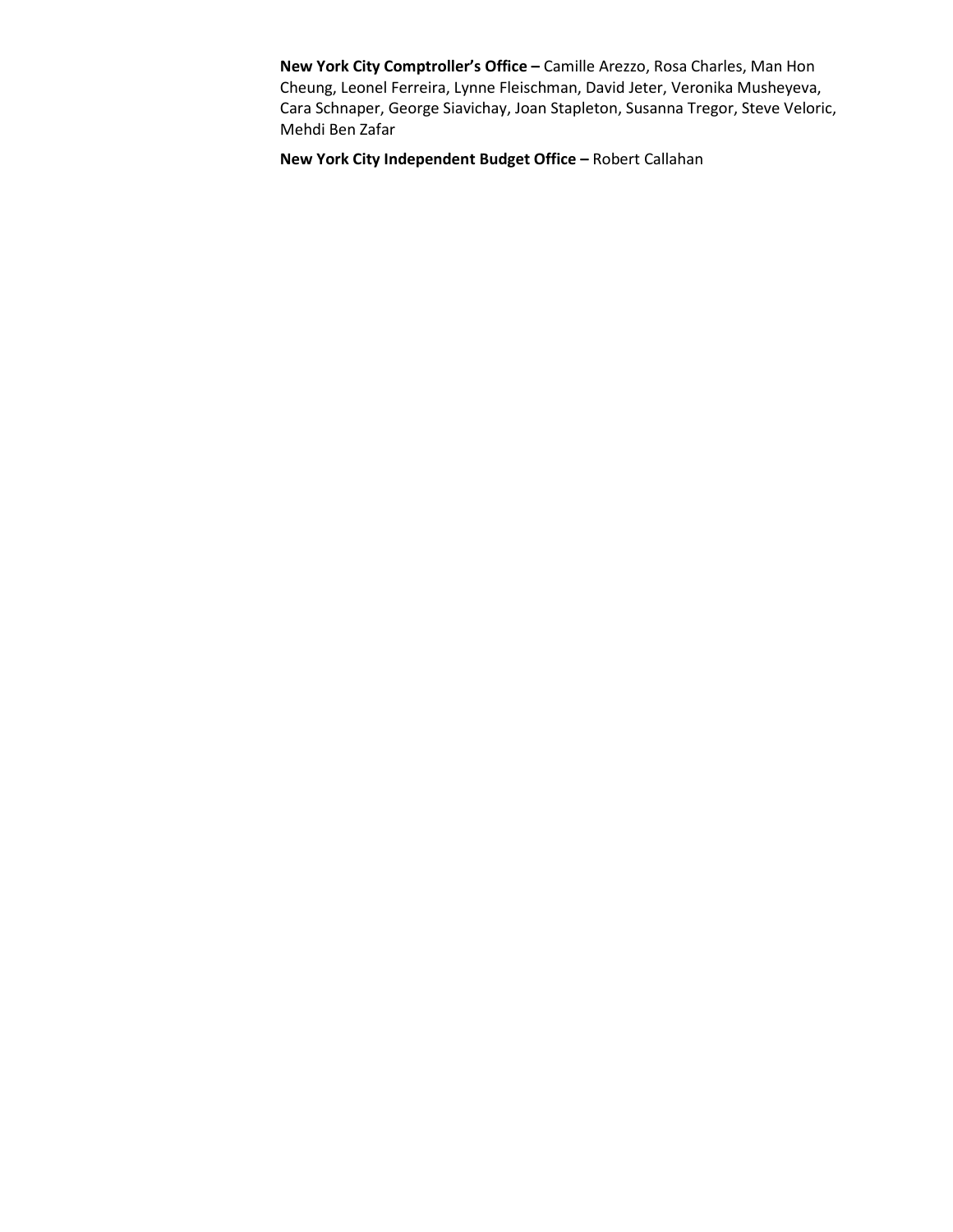# Audit Committee Meeting – January 23, 2019

## **I. Call to Order and Roll Call**

Mr. Michael Spitzer, Chairman of the Audit Committee, called the meeting to order at 9:30 a.m. Ms. Katrina Stauffer, the Audit Committee Secretary, took roll call; a quorum was present.

# **II. Motion to Accept Draft Minutes of the Audit Committee Meeting held December 5, 2018.**

The first agenda item was the approval of the draft minutes of the December 5, 2018 Audit Committee meeting. Chairman Spitzer inquired if there were any comments on the draft minutes as presented. Subject to any non-substantive editorial comments submitted to the Secretary, the Committee approved the draft minutes of the December 5, 2018 Audit Committee Meeting.

Chairman Spitzer announced this would be the last meeting for Mr. Umair Khan, the Public Advocate Representative and, on behalf of the Committee, extended congratulations and wished him well.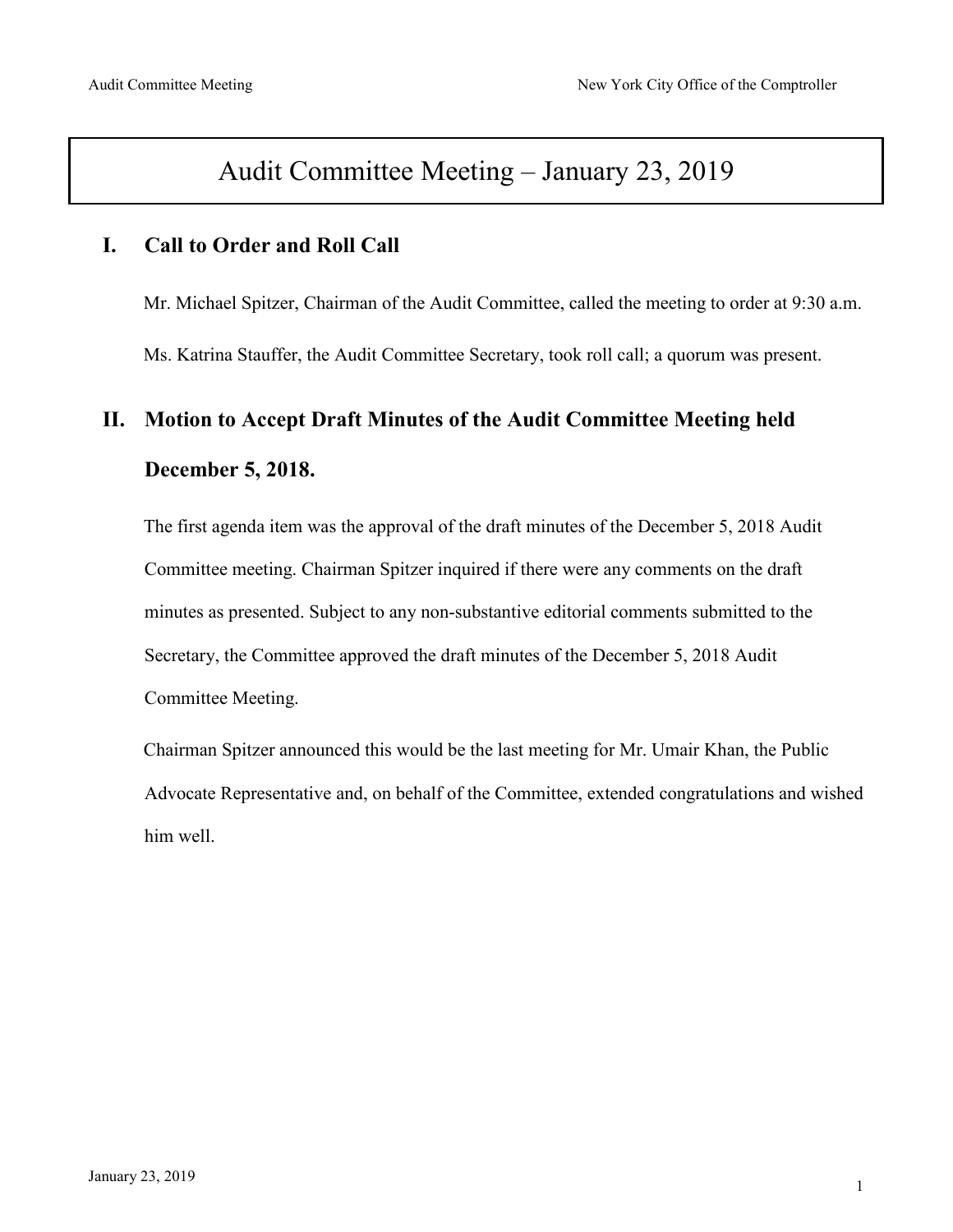# **III. Presentation of the Financial Statements and Management Letters (where applicable)**

The next agenda item was the review of the financial statements and management letters of the following entities for the fiscal year ended June 30, 2018:

- Teachers' Retirement System of The City of New York
- New York City Board of Education Retirement System
- New York City Police Pension Funds
- New York City Employees' Retirement System
- New York City Fire Pension Funds
- New York City Other Postemployment Benefits Plan

#### **Teachers' Retirement System of The City of New York**

Mr. Mitchell Fruchter, Assistant Chief Accountant of the Teachers' Retirement System of The City of New York (TRS), introduced the other representatives of TRS present and the representatives Marks Paneth LLP, TRS' independent auditors.

The past fiscal year was the fifth year that the financials combine the  $401(a)$  pension and the 403(b) Tax Deferred Annuity (TDA) program. It was also the fifth year the financials include the GASB Statement No. 67, *Financial Reporting for Pension Plans* actuarial note disclosure. Net position for the Qualified Pension Plan (QPP) of \$54.5 billion is 9 percent greater than \$50.1 billion of the prior year. The TDA net position increased 7.5 percent, to \$33.4 billion, up from \$31.1 billion.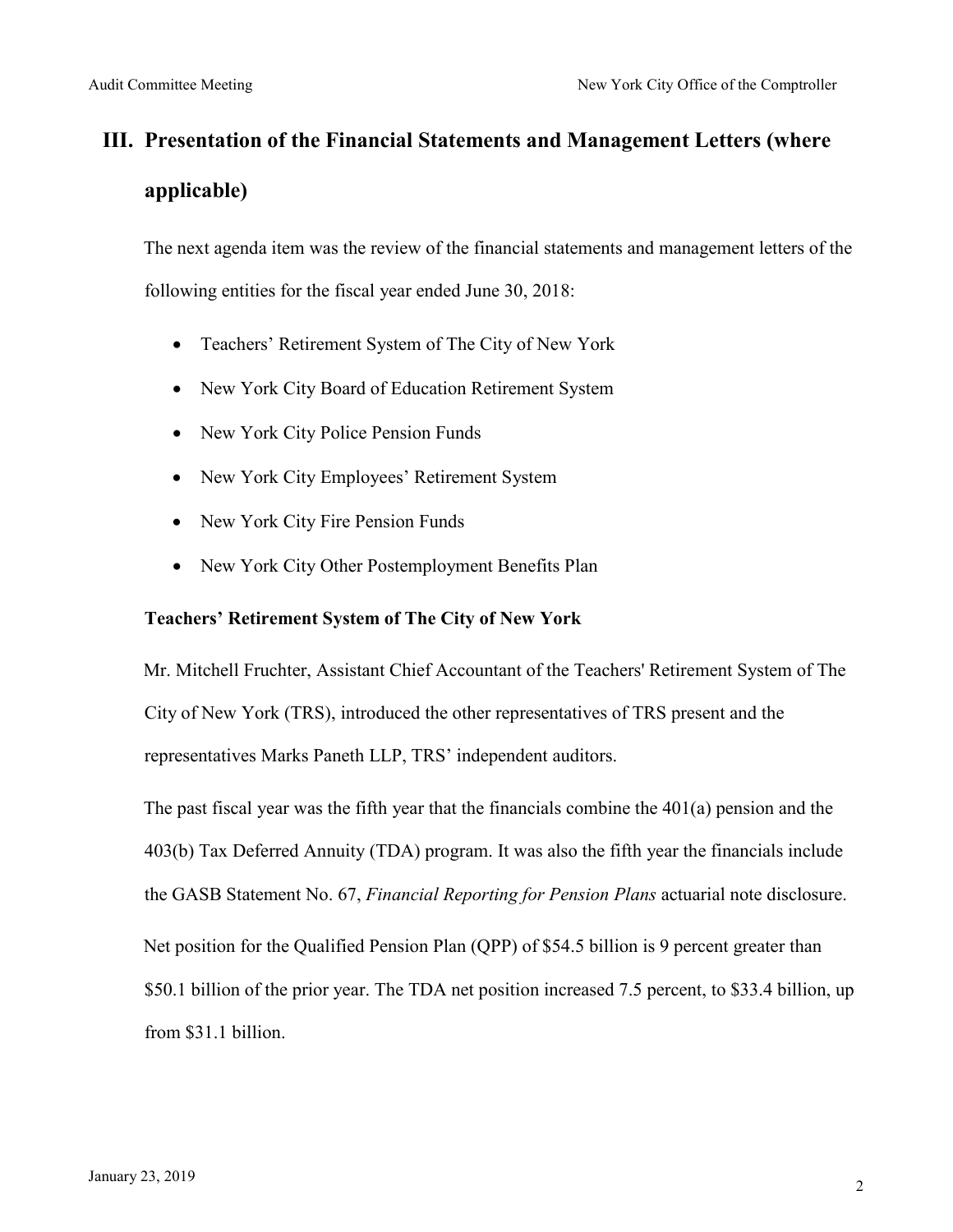Investment performance can largely be explained by investment allocations to particular market sectors, and the individual returns of those sectors. Fixed income assets made up roughly 33.5 percent; 32.5 percent in domestic equity; 21.5 percent in international equity; and 12.5 percent in alternative investments. TRS' return of roughly 9 percent overall for the net position was impacted by the various sectors. The Russell 3000 was up 14.8 percent; Morgan Stanley Capital International Index increased by 7.7 percent; the Dow Jones U.S. Select Real Estate Securities return was up by 4.2 percent; and the New York City  $C + 5$  fixed income returned 0.5 percent. The pension fund itself returned 8.1 percent.

A question and answer session took place after the presentation. Several matters were discussed including:

- The TDA Program is a tax-deferred annuity program described in Internal Revenue Code section 403(b) and is available as a supplemental savings option to QPP members.
- Although not required by GASB Statement No. 40, the Committee suggested a disclosure sentence be added regarding exposure of foreign stocks, as well as domestic stocks, due to currency fluctuations.
- The Actuary's office will review the large difference this year between expectation and actual results.
- TRS confirmed that net investment income of \$6 billion is a summary of the net investment income found on the Statement of Changes of Net Position.
- The TRS board has an independent audit committee.
- There were no new comments on the Management Letter.
- TRS confirmed that it is monitoring the trend, which will begin in the State of Florida in 2022, for States to require that financial statements be submitted in a XBRL format.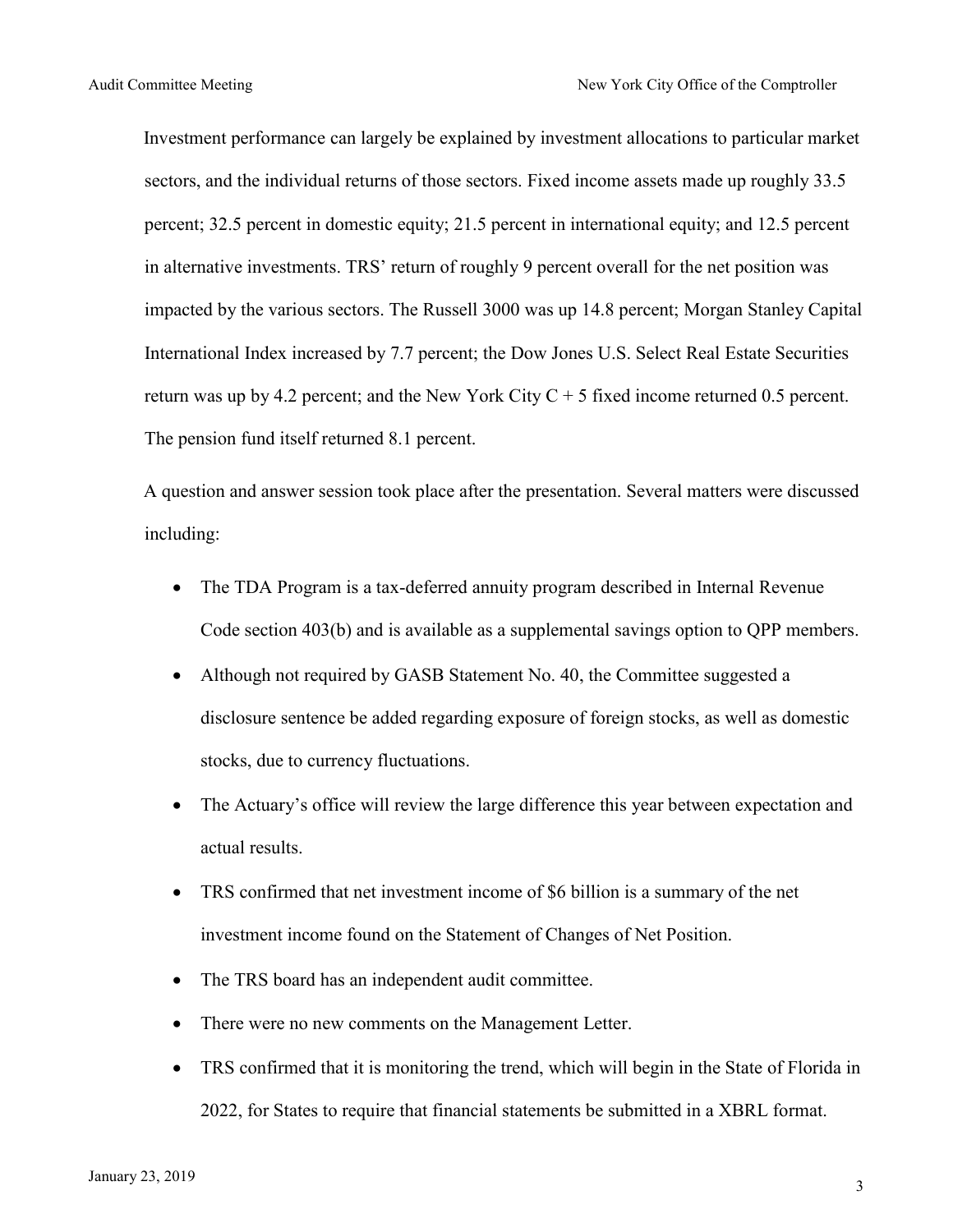There being no further questions, Chairman Spitzer thanked the representatives of TRS for their participation in today's meeting.

#### **New York City Board of Education Retirement System**

Mr. Jean-Daniel Desmornes, Director of Fiscal Operations of the New York City Board of Education Retirement System (BERS), introduced the other representatives of BERS present, and noted that Marks Paneth are BERS' independent auditors.

The net position increased for both the QPP and the TDA in the combined statement. The increase was driven largely by investments; the QPP increased by 13 percent and the TDA by 11 percent. Member contributions continued to increase; there was a 4 percent increase from 2017; the TDA increased by 5 percent; the QPP increased by 3 percent.

Membership continues to grow, from 50,000 in Fiscal Year 2017 to 53,000 in Fiscal Year 2018, which includes active members and retirees. Benefit payments marginally increased, by 0.8 percent, and administrative expenses continued to decrease because of the savings from Prudential. BERS' has invested in the Comprehensive Enterprise Resource Planning Software that resulted in savings from the outside vendor.

A question and answer session took place after the presentation. Several matters were discussed including:

- The TDA program is similar to the TRS system.
- Active members consist of part-timers, most of whom are paraprofessionals.
- Current year comments in the Management Letter are being addressed.
- In response to Committee concerns regarding auditor recommendations from 2016, specifically with regards to the data restoration testing, business continuity, and disaster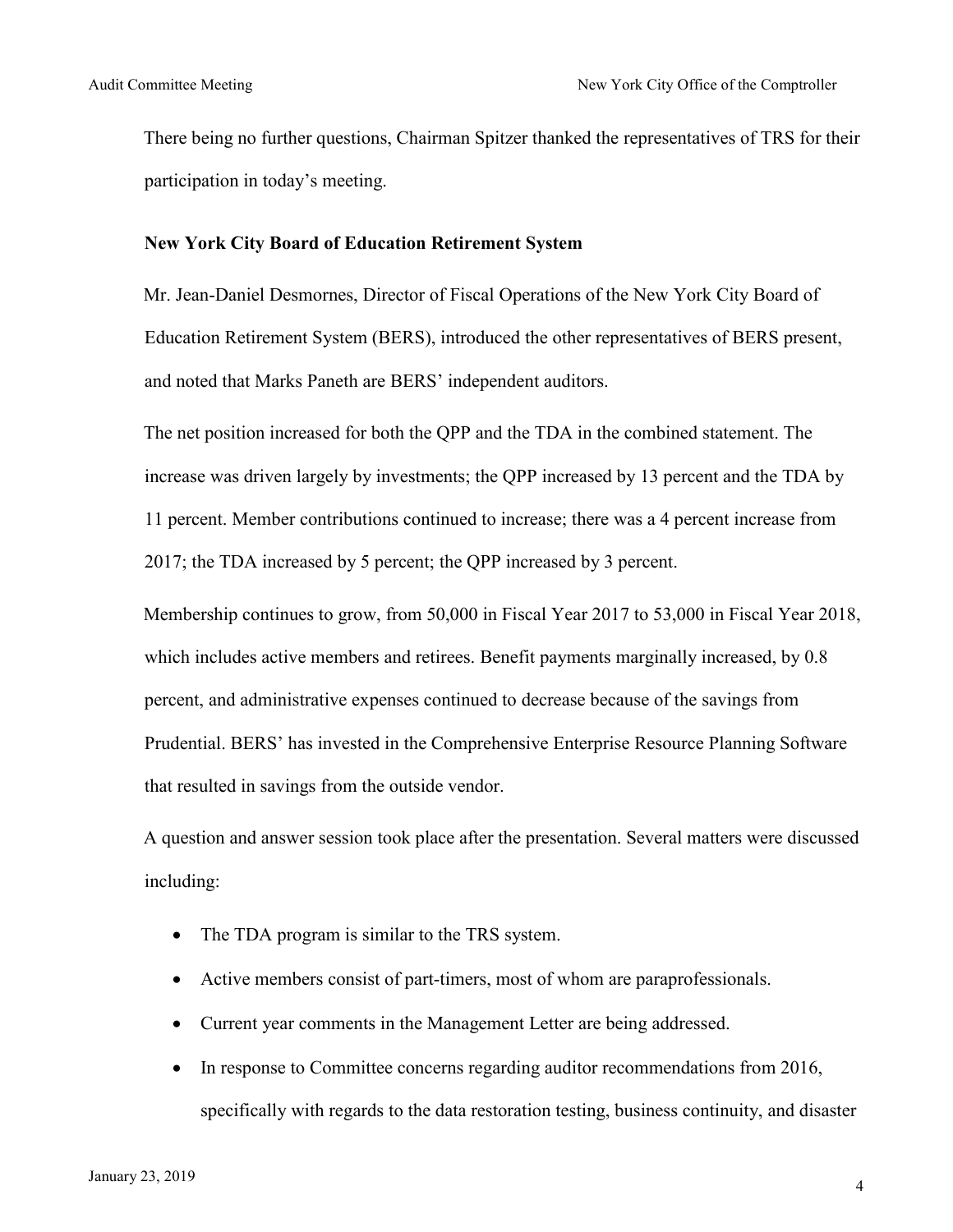recovery planning, for which there have been no changes, BERS noted that it visited with TRS and is working to obtain the correct information to move forward.

There being no further questions, Chairman Spitzer thanked the representatives of BERS for their participation in today's meeting.

#### **New York City Police Pension Funds**

Mr. Stanley Thomas, Director of Accounting and Investments of the New York City Police Pension Funds (POLICE), introduced the other representatives of POLICE present, and noted that Marks Paneth are POLICE's independent auditors.

POLICE's net position restricted for benefits increased by \$3.4 billion, or 9 percent, to \$42.6 billion in Fiscal Year 2018. POLICE's net position restricted for benefits increased in Fiscal Years 2018 and 2017 due to an increase in assets mainly related to growth in investments and the overall national economy. During Fiscal Year 2018, member contributions decreased by 3.4 percent to \$267 million. This change was due to members decreasing their deductions for their pensions. Benefit payments and withdrawals was \$3.2 billion, due to an increase in number of retirees who accessed their benefits. The administration expense was \$21.1 million, due to an increase in operational expenses.

The Comprehensive Officers Pension System (COPS) current operational software upgrade project began in May 2018 and is slated to be rolled out in four phases, with plans to be completed within four to five years. The upgrade for COPS will help improve workflows and procedures and provide better customer service for members.

Auditor recommendations are either underway or completed, and a vendor has been hired to begin a preliminary walkthrough of the system for cyber insurance.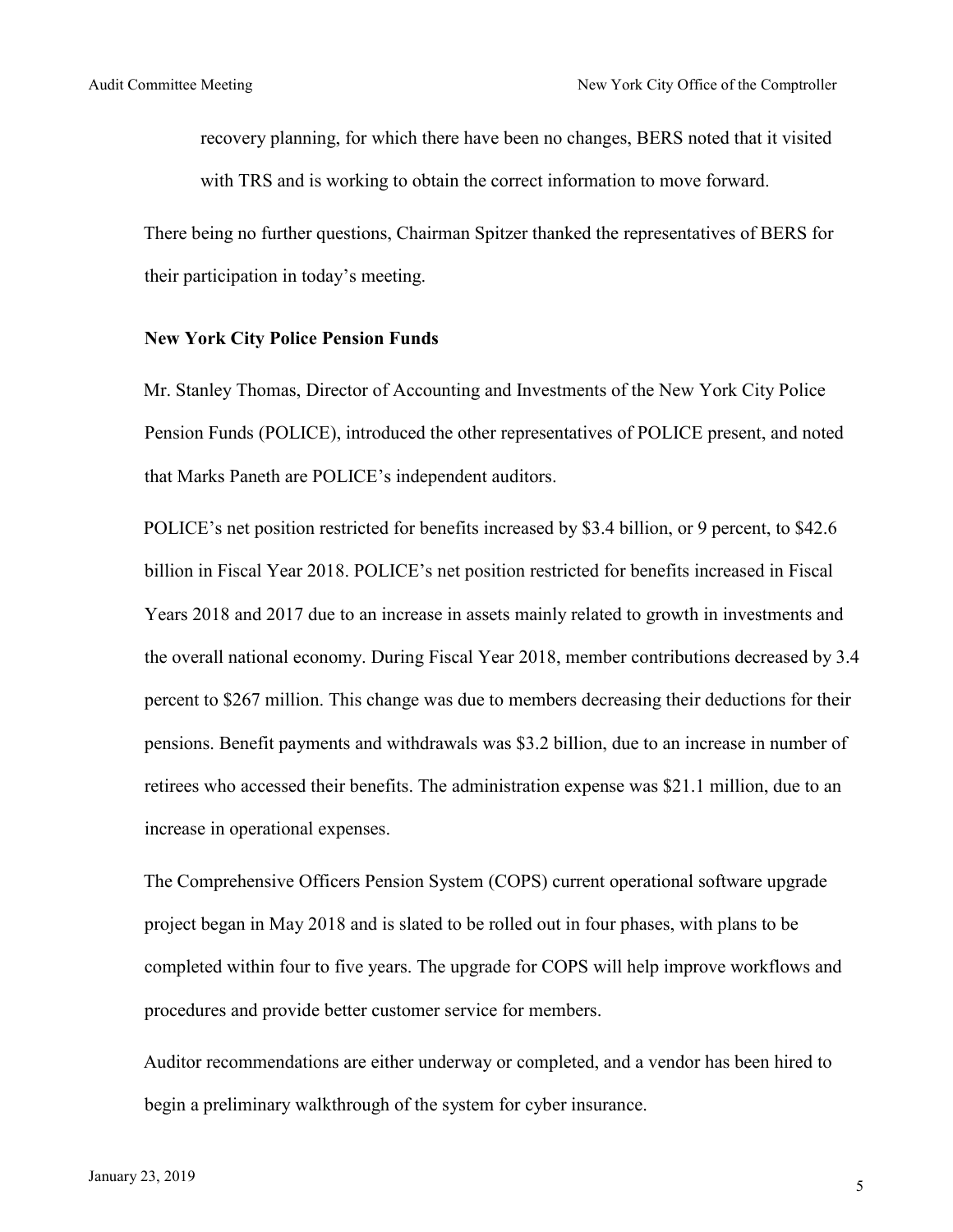Fiscal Year 2018 was an important year for the pension fund, with the growth regarding total net position, the COPS project, and a continued building of working relationships with the Comptroller's Office, the Actuary's Office, and the audit team at Marks Paneth.

A question and answer session took place after the presentation. Several matters were discussed including:

- The Actuary's office explained the current process for transfers from the main fund to the Variable Supplemental Fund (VSF) and that the transfer of funds is not automatic.
- A committee is being formed to prepare a detailed disaster recovery plan, which should be finalized in a couple of months.
- Current year comments on the management letter have been addressed.
- Previous year recommendations are being addressed.

There being no further questions, Chairman Spitzer thanked the representatives of POLICE for their participation in today's meeting.

[The actuary, Ms. Sherry Chan, responded to an earlier question for TRS regarding information on page 52. Methodology changes adopted in 2018 and changes to previous assumptions resulted in differences. All systems will be reviewed for consistencies.]

#### **New York City Employees' Retirement System**

Mr. Michael Goldson, Director of Finance of the New York City Employees' Retirement System (NYCERS), introduced the other representatives of NYCERS present, and noted that Marks Paneth are NYCERS' independent auditors.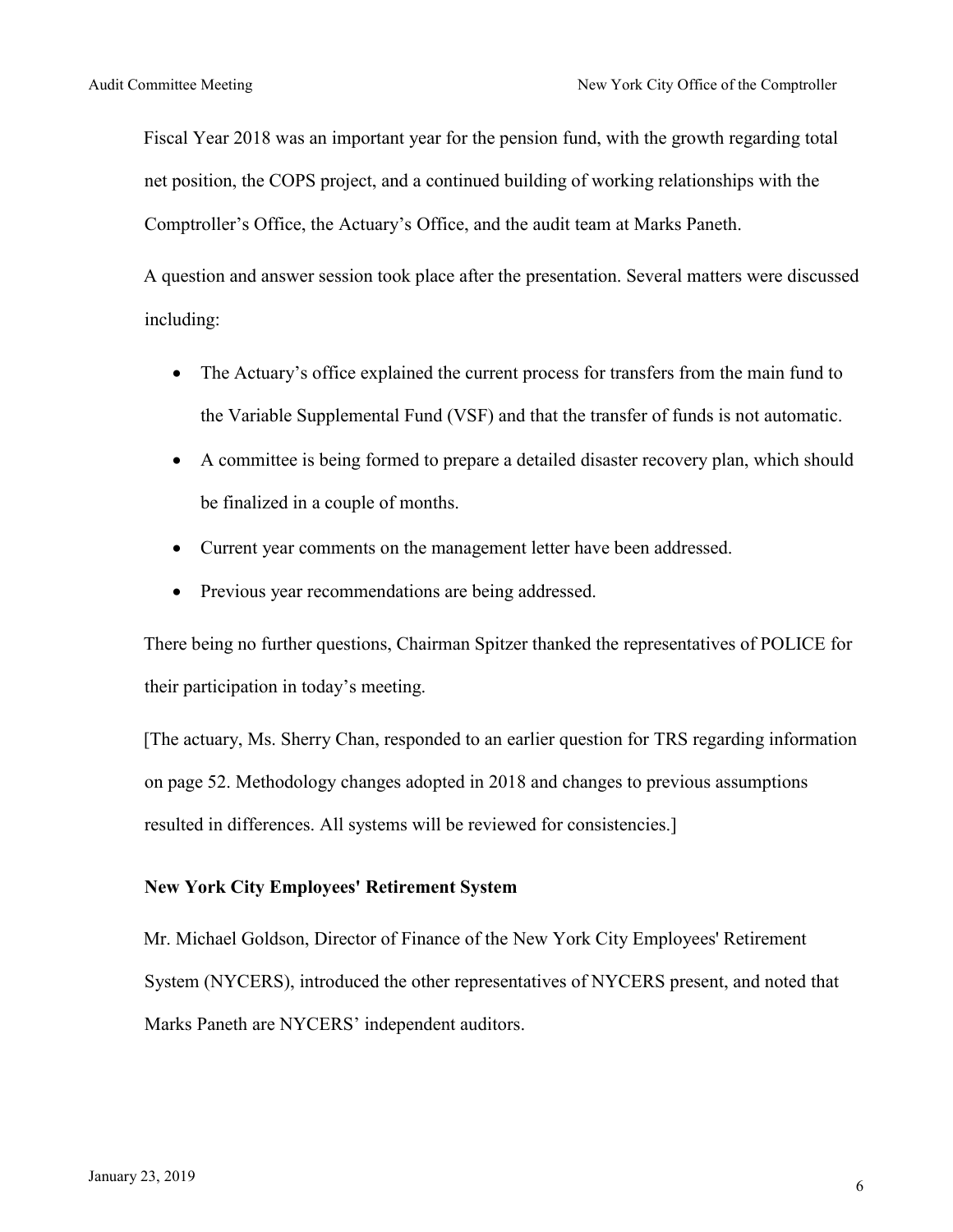NYCERS' combined net position restricted for benefits increased by \$4 billion, or 6.5 percent, from \$61.6 billion at June 30, 2017 to \$65.6 billion at June 30, 2018. The main reason for the higher net position was an increase in return on the investment portfolio, primarily in the equity markets.

The total pension fund returned 8.56 percent for Fiscal Year 2018, slightly beating NYCERS' policy benchmark of 7.84 percent. Domestic equities returned 14.71 percent, slightly lower than the Russell 3000 benchmark of 14.78 percent. International equity makes up 20 percent of the total portfolio. The non-U.S. equities portion returned 11.15 percent and the emerging markets portion returned 1.57 percent. The total fixed income segment returned 1.29 percent.

The QPP transferred approximately \$5 million to four out of the five VSFs in benefit payments. These are the smaller Variable Supplement Funds, such as the Housing Police, Housing Police Superior Officers, Transit Police, and Transit Police Superior Officers, and they are funded on a pay-as-you-go basis. NYCERS transfers in December of each year from the Contingent Reserve Fund to those VSFs to cover the benefit payments. Since funds are closed to new entrants, the benefit payments are expected to decrease each year.

Based on the actuary's estimate as of June 30, 2018, a SKIM is payable to the Correction Officers' VSF in the amount of \$205 million. In December, NYCERS transferred 90 percent of the estimate, which is \$184 million, from the QPP to the Correction Officers' VSF. Because there was sufficient funds, the Correction Officers' VSF was able to make a payment for calendar year 2018. Starting from calendar year 2019, the \$12,000 a year payment will be guaranteed by law.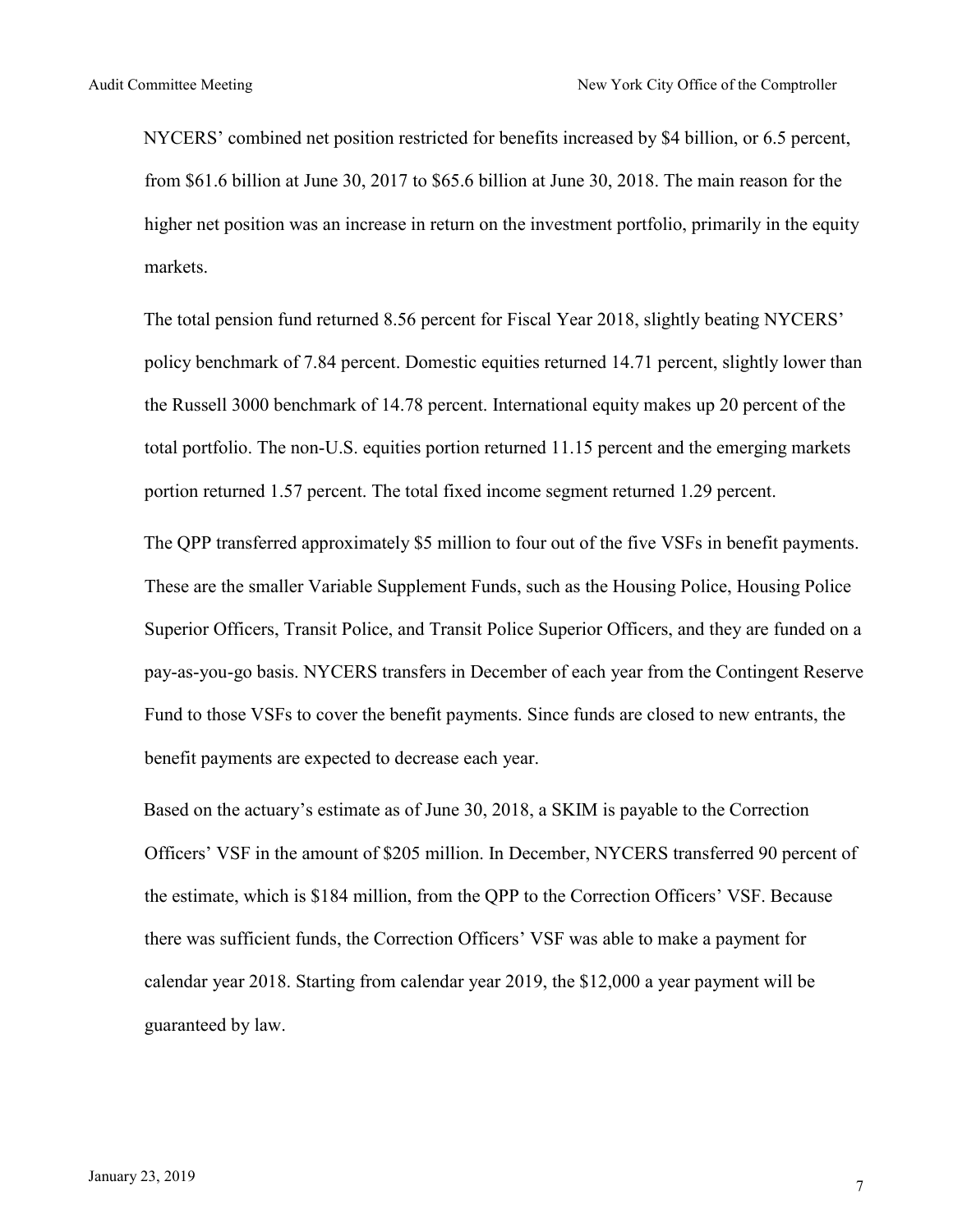As a result of one audit finding noted as a significant deficiency relating to the coding of certain transactions sent to the Office of the Actuary (OA), NYCERS and the OA met and established primary contacts for the request and transmission of data. Together, NYCERS and OA will be reviewing all requirements of the data feeds provided to the OA to ensure that the data provided meets the requirements. NYCERS and OA have also committed to ensuring that NYCERS understands how the data is used by the OA, so that it can best ensure that the correct data is provided.

A question and answer session took place after the presentation. Several matters were discussed including:

- Regarding VSFs, an actuarial estimate of the life expectancy will be reviewed for next year.
- Discussions have taken place with the NYC Law Department regarding references to Off-Track Betting (OTB) in the financials.
- Prior year comments in the Management Letter are IT-related issues mostly regarding the level of documentation, and are either being worked on or represent circumstances where NYCERS deems the existing level of documentation to be adequate.
- Any gaps noted during the system implementation process are being documented and handled and continue to be an ongoing process.

There being no further questions, Chairman Spitzer thanked the representatives of NYCERS for their participation in today's meeting.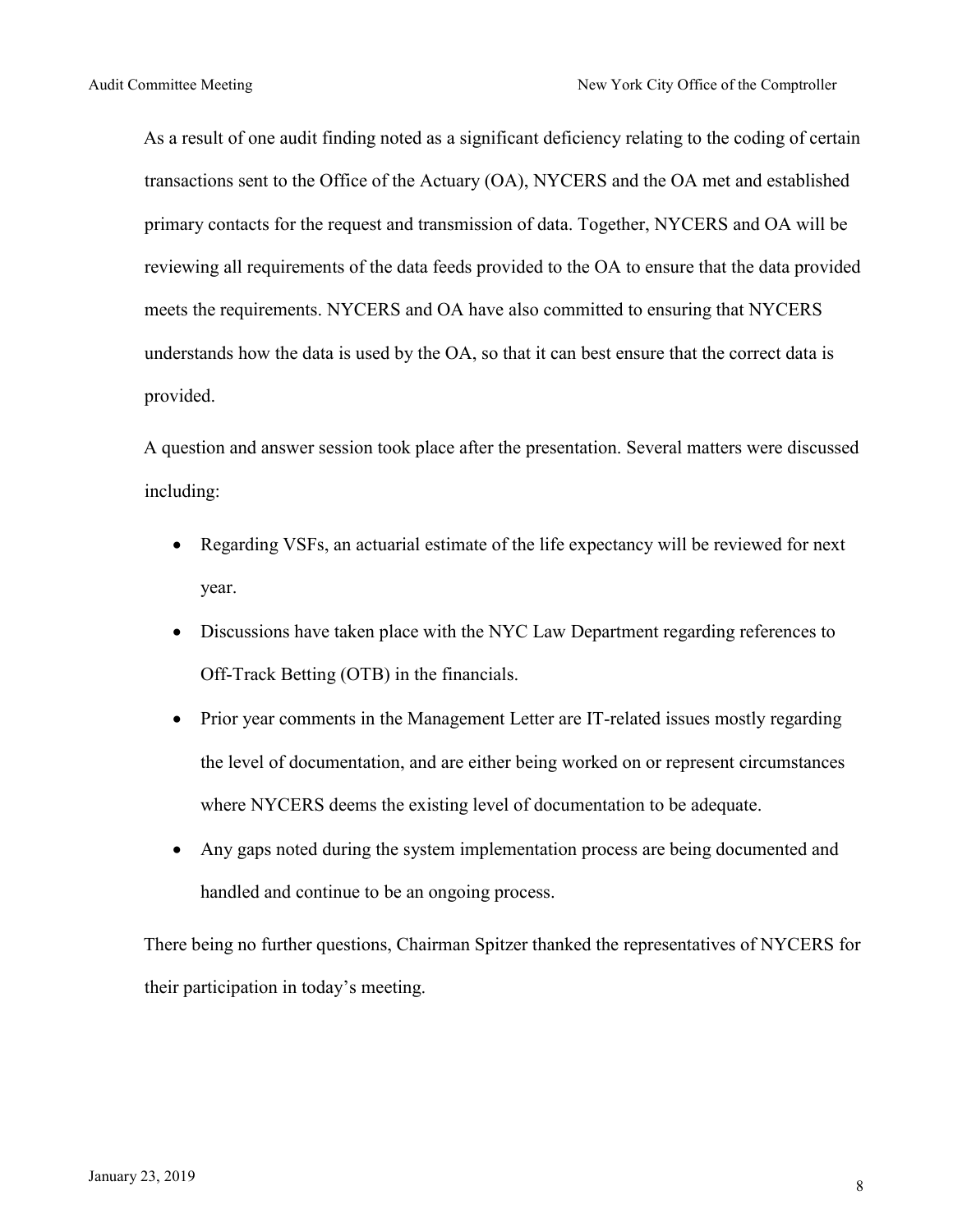#### **New York City Fire Pension Funds**

Ms. Maureen Dale, Chief Accountant for the New York City Fire Pension Funds (FIRE), introduced the other representatives of FIRE present, and noted that Marks Paneth are FIRE's independent auditors.

Fiscal year 2018 was a successful year for FIRE; its net position restricted for benefits increased by 9.1 percent over Fiscal Year 2017. The overall growth for 2018 can be attributed to the excess of total contributions and net investment income over pension benefits paid. In addition, a significant net appreciation of invested assets served to increase net investment income reported for the period. Member contributions were slightly lower at \$108.3 million. Employer contributions increased by 13.1 percent, to \$1.2 billion.

Combined benefit payments and withdrawals to retirees and beneficiaries were 3.8 percent greater, at approximately \$1.4 billion, inclusive of \$46.5 million in VSFs to firefighters, and \$24 million to fire officers. The QPP provided corpus funding for administrative expenses in the amount of \$6.4 million; expenses included personnel salaries and reimbursements to FDNY for overhead expenses. There was a preliminary skim of \$15 million to firefighters.

On the membership side, FDNY hired two classes of probationary firefighters and approximately 640 of these new hires are now contributing members to Tier 3 and modified Tier 3 enhanced plans. Four hundred new retirees were added to the pension rolls and are now receiving 90 percent of their benefits.

A question and answer session took place after the presentation. Several matters were discussed including:

• There was no skim to the officers because the VSF was already 100 percent funded.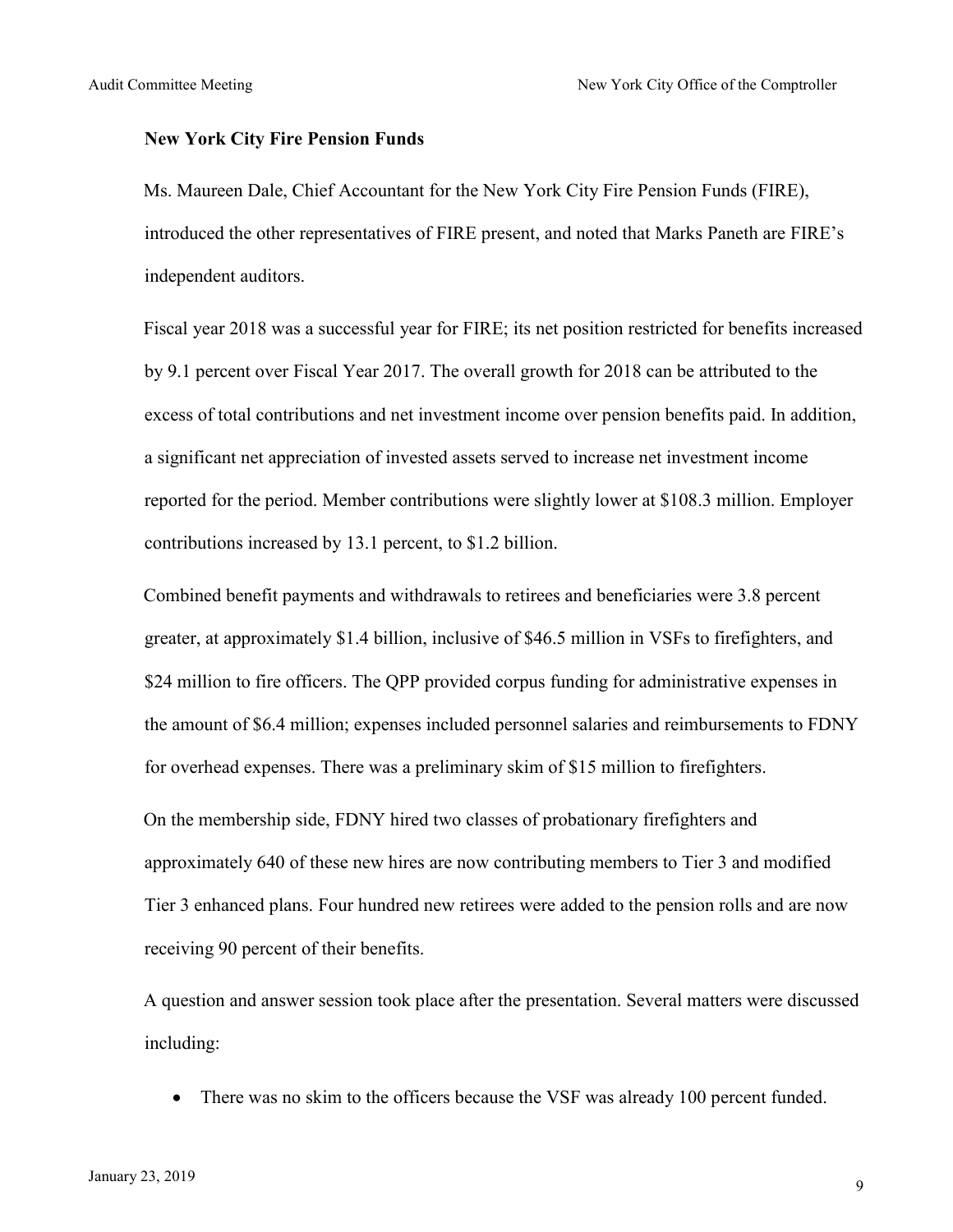- The discrepancy in inclusion/exclusion of U.S. Treasury Bonds (page 23) will be corrected for next year.
- FIRE noted that management letter comments still open from prior years, are related to an insufficient number of personnel to address these items. FIRE anticipates that, once it moves to 1 Battery Park Plaza, new personnel can be hired to address these as a top priority.

There being no further questions, Chairman Spitzer thanked the representatives of FIRE for their participation in today's meeting.

#### **The New York City Other Postemployment Benefits Plan**

Mr. Raymond Lee, a representative of The New York City Other Postemployment Benefits Plan (OPEB) and Assistant Director for Accounting Services at the Office of Management and Budget (OMB), introduced the other representative of OMB and the Bureau of Asset Management present, and noted that Marks Paneth are OPEB's independent auditors. The total OPEB assets have increased slightly, about \$126 million, primarily due to an increase in investments of \$748 million, offset by a decrease in cash and cash equivalents of \$617.3 million. Both changes were largely associated with the Plan investing in more securities with maturities greater than 90 days at the time of purchase; this resulted in fewer investments classified as cash and cash equivalents. The increase in investments was also due to a \$100 million discretionary contribution by the City. The decrease in receivables was primarily a result of the City's Medicare Part B payments that it owes to OPEB, accumulated over a number of years.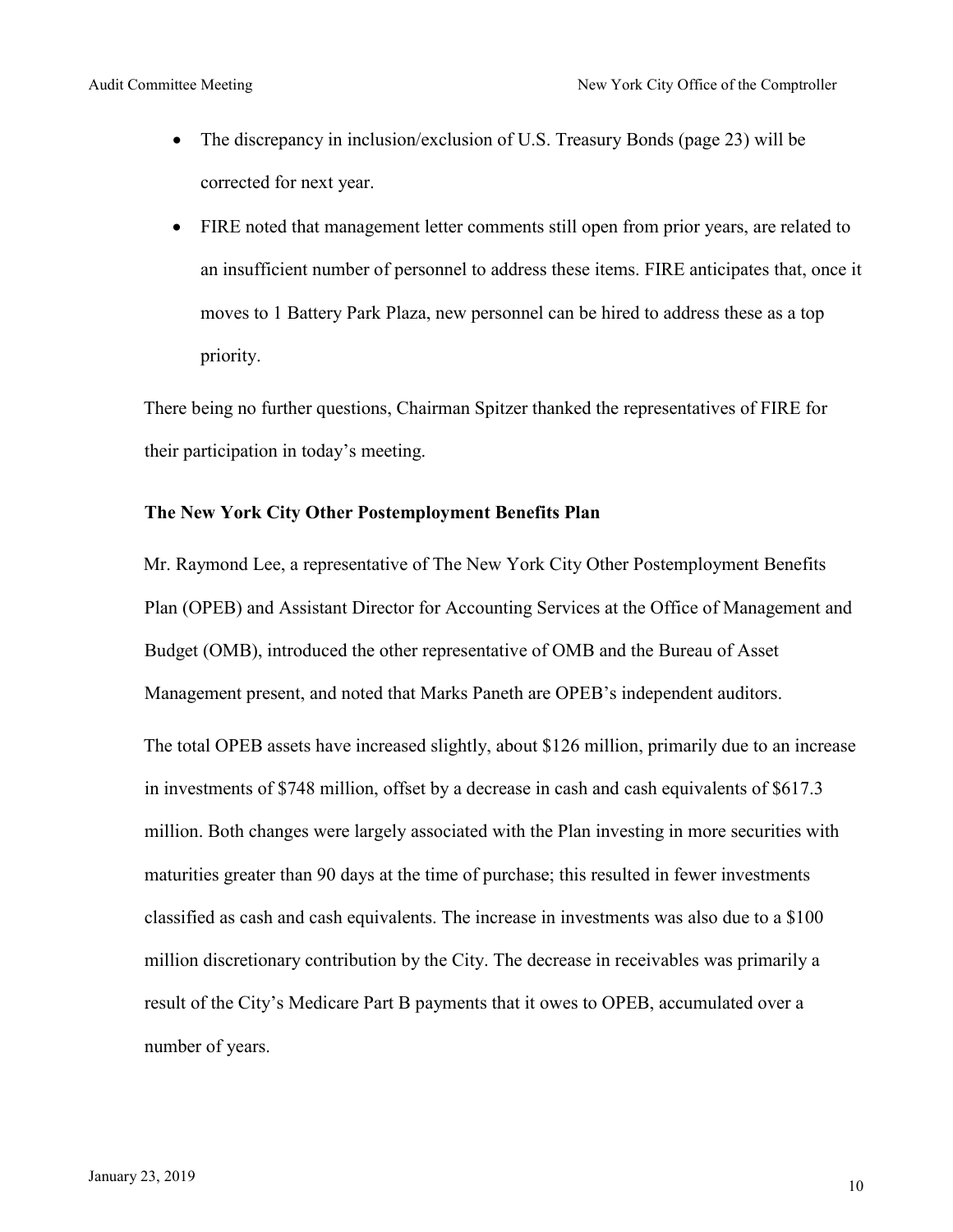Regarding employer contributions, while it appears that the OPEB Pay-Go has decreased significantly year over year, that was primarily due to the \$400 million prepayment the City contributed to OPEB in Fiscal Year 2017; i.e. the City prepaid \$400 million, and put in \$400 million less this year. In addition to the Pay-Go, the City also provided a \$300 million prepayment for Fiscal Year 2019 expenses and the \$100 million discretionary deposit mentioned earlier.

From the actuarial perspective, the total OPEB liability went up about \$10 billion. Besides the service costs and the interest, a portion of that was based on the changes in assumptions and part was due to the moving of the interest rates used to calculate the liability.

A question and answer session took place after the presentation. Several matters were discussed including:

- There is a \$98 billion projected OPEB liability.
- The total net position of the Plan is about \$4.8 billion.
- The cash outlay for Medicare Part B is approximately \$300 million.

There being no further questions, Chairman Spitzer thanked the representatives of OPEB for their participation in today's meeting.

### **IV. Executive Session**

There being no further business for the public session, Chairman Spitzer asked for a motion to enter into Executive Session. A motion was made to go into Executive Session for the purpose of discussing non-public financial information about The City of New York. The motion was unanimously approved.